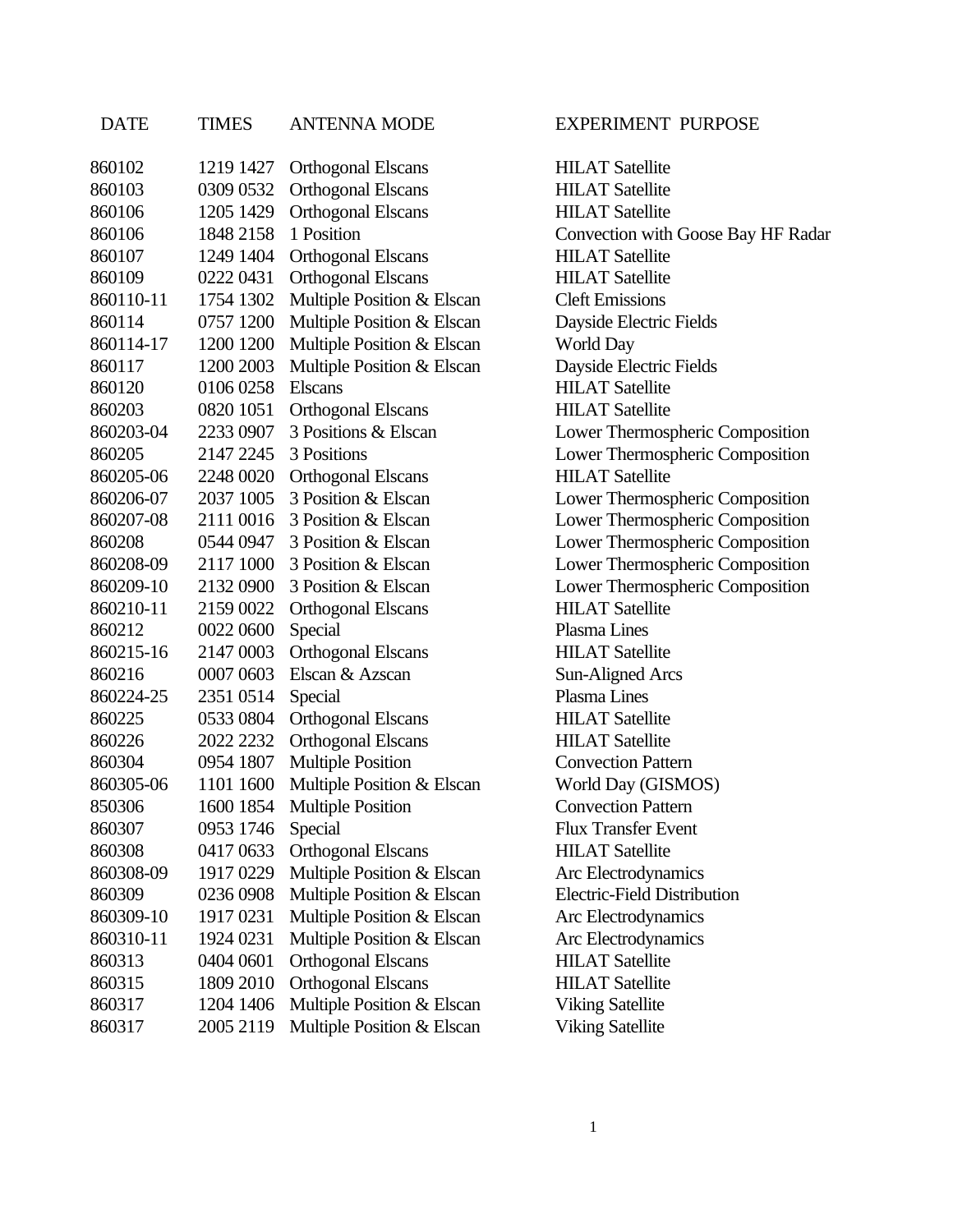| 860318                | 0104 0313 | Multiple Position & Elscan | <b>Viking Satellite</b>            |
|-----------------------|-----------|----------------------------|------------------------------------|
| 860319                | 1206 1409 | Multiple Position & Elscan | <b>Viking Satellite</b>            |
| 860319                | 2008 2118 | Multiple Position & Elscan | <b>Viking Satellite</b>            |
| 860320                | 0126 0318 | Multiple Position & Elscan | <b>Viking Satellite</b>            |
| 860320                | 2215 2320 | Multiple Position & Elscan | <b>Viking Satellite</b>            |
| 860321                | 1208 1410 | Multiple Position & Elscan | <b>Viking Satellite</b>            |
| 860321                | 2004 2118 | Multiple Position & Elscan | <b>Viking Satellite</b>            |
| 860322                | 0145 0327 | Multiple Position & Elscan | <b>Viking Satellite</b>            |
| 860324                | 0220 0436 | <b>Orthogonal Elscans</b>  | <b>HILAT Satellite</b>             |
| 860324                | 1751 1955 | Multiple Position & Elscan | <b>Viking Satellite</b>            |
| 860324                | 2001 2135 | 1 Position                 | Convection with Goose Bay HF Radar |
| 860326                | 1752 1956 | Multiple Position & Elscan | <b>Viking Satellite</b>            |
| 860331                | 1617 1825 | <b>Orthogonal Elscans</b>  | <b>HILAT Satellite</b>             |
| 860401                | 1424 1601 | Multiple Position & Elscan | <b>Viking Satellite</b>            |
| 860401-02             | 2243 0117 | Multiple Position & Elscan | <b>Viking Satellite</b>            |
| 860402                | 1230 1406 | Multiple Position & Elscan | <b>Viking Satellite</b>            |
| 860403                | 0050 0233 | Multiple Position & Elscan | <b>Viking Satellite</b>            |
| 860403                | 1427 1613 | Multiple Position & Elscan | <b>Viking Satellite</b>            |
| 860403-04             | 2237 0124 | Multiple Position & Elscan | <b>Viking Satellite</b>            |
| 860404                | 1224 1405 | Multiple Position & Elscan | <b>Viking Satellite</b>            |
| 860407                | 0052 0403 | Multiple Position & Elscan | <b>Viking Satellite</b>            |
| 860408                | 0247 0529 | Multiple Position & Elscan | <b>Viking Satellite</b>            |
| 860409                | 0133 0404 | Multiple Position & Elscan | <b>Viking Satellite</b>            |
| 860410                | 0238 0535 | Multiple Position & Elscan | <b>Viking Satellite</b>            |
| 860411                | 1441 1649 | <b>Orthogonal Elscans</b>  | <b>HILAT Satellite</b>             |
| 860411                | 1756 1955 | Multiple Position & Elscan | <b>Viking Satellite</b>            |
| 860414-15             | 2345 0154 | <b>Orthogonal Elscans</b>  | <b>HILAT Satellite</b>             |
| 860416                | 1252 1329 | 2 Positions                | Atmospheric Turbulence             |
| 860417                | 1159 1353 | 2 Positions                | Atmospheric Turbulence             |
| 860418                | 1148 1500 | 2 Positions                | Atmospheric Turbulence             |
| 860422                | 1337 1530 | <b>Orthogonal Elscans</b>  | <b>HILAT Satellite</b>             |
| 860425-26             | 2244 0030 | <b>Orthogonal Elscans</b>  | <b>HILAT</b> Satellite             |
| 860430-0501 2158 0007 |           | <b>Orthogonal Elscans</b>  | <b>HILAT Satellite</b>             |
| 860505                | 0025 0257 | Special                    | Magnetospheric Substorm Signature  |
| 860505-06             | 2157 0026 | Special                    | Magnetospheric Substorm Signature  |
| 860507                | 0032 0256 | Special                    | Magnetospheric Substorm Signature  |
| 860509                | 0017 0255 | Special                    | Magnetospheric Substorm Signature  |
| 860509-10             | 2205 0031 | Special                    | Magnetospheric Substorm Signature  |
| 860511                | 0023 0256 | Special                    | Magnetospheric Substorm Signature  |
| 860511-12             | 2203 0027 | Special                    | Magnetospheric Substorm Signature  |
| 860513                | 0021 0256 | Special                    | Magnetospheric Substorm Signature  |
| 860513-14             | 2155 0026 | Special                    | Magnetospheric Substorm Signature  |
|                       |           |                            |                                    |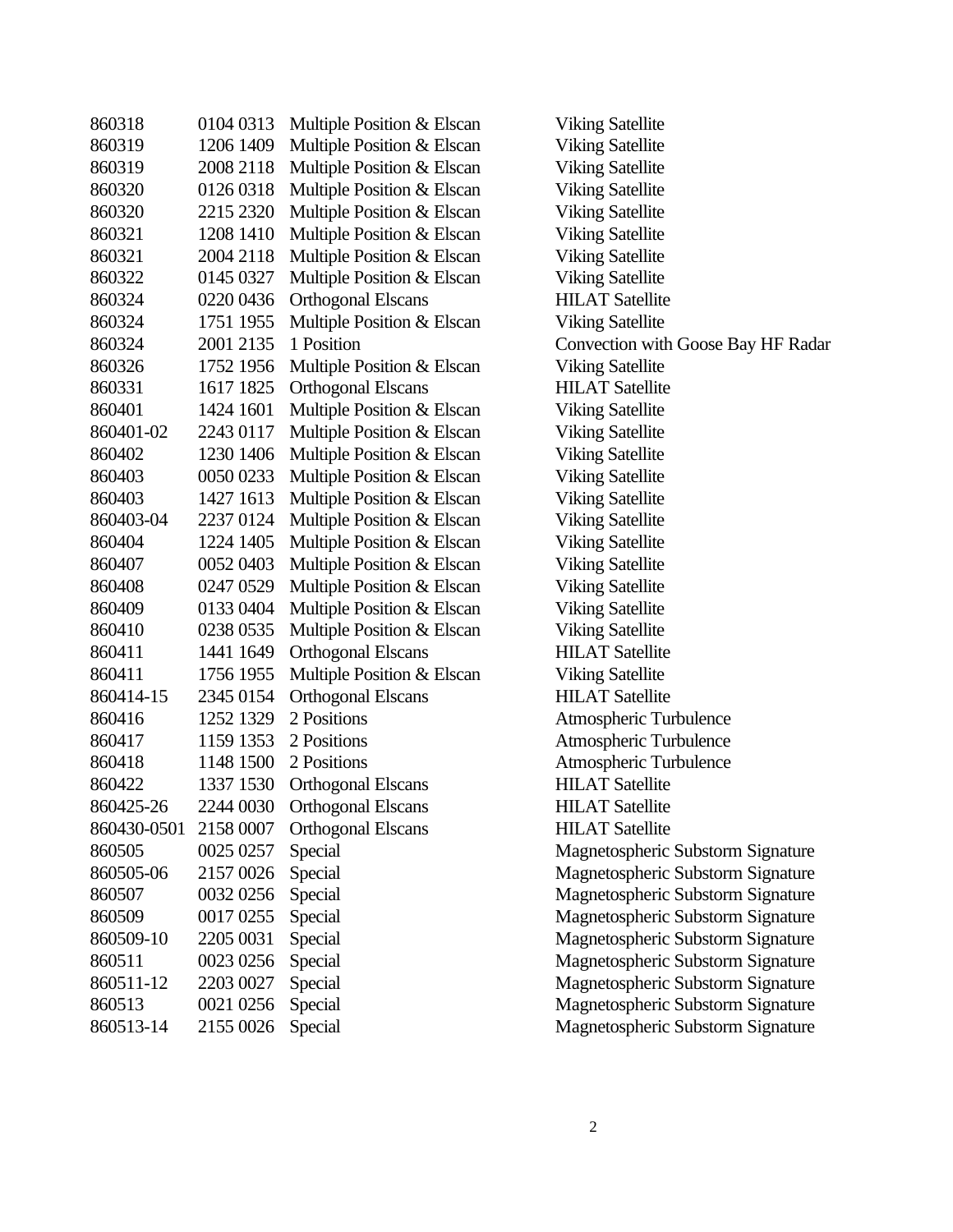| 860514      | 1029 1238 | <b>Orthogonal Elscans</b>  | HIL.  |
|-------------|-----------|----------------------------|-------|
| 860516      | 0227 0511 | Special                    | Mag   |
| 860519      | 1001 1210 | <b>Orthogonal Elscans</b>  | HIL.  |
| 860519      | 1221 1239 | Azscan                     | Test  |
| 860521      | 0039 0250 | Special                    | Mag   |
| 860522      | 1901 2109 | <b>Orthogonal Elscans</b>  | HIL.  |
| 860522      | 2121 2139 | Azscan                     | Test  |
| 860527      | 1839 2040 | <b>Orthogonal Elscans</b>  | HIL.  |
| 860528      | 1903 2010 | <b>Orthogonal Elscans</b>  | HIL.  |
| 860530      | 0236 0606 | Special                    | Mag   |
| 860613      | 1154 1502 | Elscan & Azscan            | $F-R$ |
| 860624      | 1318 1600 | Special                    | Flux  |
| 860625      | 1141 2011 | Special                    | Flux  |
| 860626      | 1053 2117 | Special                    | Flux  |
| 860627      | 1201 1934 | Special                    | Flux  |
| 860628      | 1056 1747 | Special                    | Flux  |
| 860630      | 1048 1358 | Elscan & Azscan            | $F-R$ |
| 860630      | 1400 1554 | <b>Orthogonal Elscans</b>  | HIL.  |
| 860708-09   | 2337 0014 | Special                    | Plasi |
| 860709-10   | 1045 1802 | Multiple Position & Elscan | Wor   |
| 860715      | 0828 2110 | <b>Multiple Positions</b>  | $E-R$ |
| 860717      | 1107 1835 | <b>Multiple Positions</b>  | $E-R$ |
| 860718      | 0913 1743 | <b>Multiple Positions</b>  | $E-R$ |
| 860722      | 0822 2205 | <b>Multiple Positions</b>  | $E-R$ |
| 860724-25   | 2144 0251 | Special                    | Plasi |
| 860725      | 0915 1955 | <b>Multiple Positions</b>  | $E-R$ |
| 860726-27   | 0848 0355 | <b>Multiple Positions</b>  | $E-R$ |
| 860731-0801 | 2350 0306 | Multiple Position & Elscan | Viki  |
| 860801      | 0933 1824 | Special                    | Con   |
| 860802      | 0038 0459 | Multiple Position & Elscan | Viki  |
| 860802      | 0950 1313 | Multiple Position & Elscan | Viki  |
| 860803      | 1048 1804 | Special                    | Con   |
| 860804      | 0942 1804 | Special                    | Con   |
| 860805      | 0945 1744 | Special                    | Con   |
| 860811      | 0957 1758 | Special                    | Con   |
| 860814-15   | 2233 0056 | <b>Orthogonal Elscans</b>  | HIL.  |
| 860817      | 0803 0825 | <b>Orthogonal Elscans</b>  | HIL.  |
| 860824-25   | 2207 0556 | 4 Positions & Elscan       | Pola  |
| 860825-26   | 2047 0500 | 4 Positions & Elscan       | Pola  |
| 860827-28   | 1057 1822 | Multiple Position & Elscan | Wor   |
| 860830      | 2053 2304 | <b>Orthogonal Elscans</b>  | HIL.  |
| 860903      | 0218 0408 | Special                    | Plasi |
|             |           |                            |       |

**HILAT Satellite** Magnetospheric Substorm Signature **HILAT Satellite** Magnetospheric Substorm Signature **HILAT Satellite HILAT Satellite HILAT Satellite** Magnetospheric Substorm Signature F-Region Vertical Neutral Wind Profile **Flux Transfer Event Flux Transfer Event Flux Transfer Event Flux Transfer Event** Flux Transfer Event F-Region Vertical Neutral Wind Profile **HILAT Satellite** Plasma Lines World Day E-Region Neutral Winds E-Region Disturbances E-Region Disturbances E-Region Neutral Winds Plasma Wave Temperature E-Region Disturbances E-Region Disturbances Viking Satellite **Convection Pattern** Viking Satellite Viking Satellite **Convection Pattern Convection Pattern Convection Pattern Convection Pattern** HILAT Satellite **HILAT Satellite** Polar Cap Electrodynamics Polar Cap Electrodynamics World Day **HILAT Satellite** Plasma Lines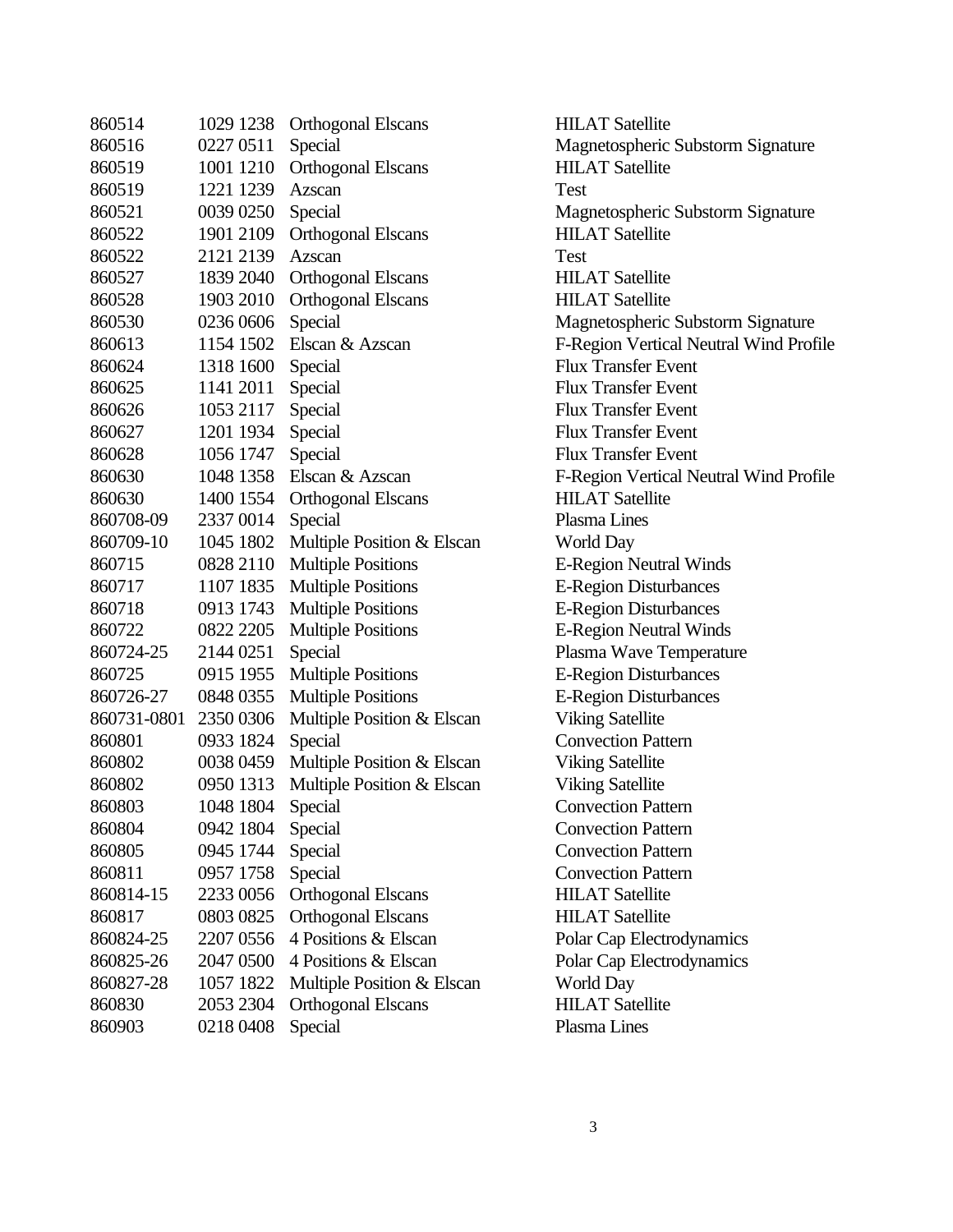| 860909      | 0502 0703 | <b>Orthogonal Elscans</b>  |
|-------------|-----------|----------------------------|
| 860910      | 1926 2134 | <b>Orthogonal Elscans</b>  |
| 860911      | 1949 2201 | Special                    |
| 860912      | 2002 2200 | Special                    |
| 860913      | 0431 0835 | Up B                       |
| 860914      | 0433 0641 | <b>Orthogonal Elscans</b>  |
| 860915      | 1855 2106 | <b>Orthogonal Elscans</b>  |
| 860919      | 0358 0607 | <b>Orthogonal Elscans</b>  |
| 860919      | 0634 1104 | Special                    |
| 860923-26   | 1054 1808 | Multiple Position & Elscan |
| 860930      | 1144 1935 | 4 Positions                |
| 861001-02   | 2044 0438 | 4 Positions & Elscan       |
| 861003      | 1655 2002 | Special                    |
| 861003-04   | 2004 0445 | 4 Positions & Elscan       |
| 861005-06   | 2053 0513 | 4 Positions & Elscan       |
| 861007      | 1827 2019 | Special                    |
| 861007-08   | 2021 0456 | 4 Positions & Elscan       |
| 861008-10   | 1801 1202 | 4 Positions & Elscan       |
| 861010-11   | 2052 0458 | 4 Positions & Elscan       |
| 861024      | 2033 2201 | Special                    |
| 861027      | 1746 2106 | Multiple Position & Elscan |
| 861029-30   | 1426 0058 | Multiple Position & Elscan |
| 861030      | 0101 0121 | Elscan                     |
| 861030      | 0122 1604 | Multiple Position & Elscan |
| 861031-1101 | 1759 0539 | Multiple Position & Elscan |
| 861101-02   | 1946 0405 | Special                    |
| 861102-03   | 1744 0614 | Multiple Position & Elscan |
| 861103-04   | 2155 0906 | Up B & Elscan              |
| 861104-05   | 1945 0807 | Up B                       |
| 861110      | 1050 2100 | Special                    |
| 861111      | 1246 1904 | Special                    |
| 861112      | 1143 2000 | Special                    |
| 861113      | 1248 2202 | Special                    |
| 861114      | 1250 2059 | Special                    |
| 861115      | 1242 2108 | Special                    |
| 861116-17   | 1941 0111 | Special                    |
| 861124      | 1852 2252 | Special                    |
| 861203      | 1742 2104 | Elscan                     |
| 861204-05   | 1849 1146 | Multiple Position & Elscan |
| 861205-06   | 1855 1159 | Multiple Position & Elscan |
| 861207-08   | 1954 1203 | Multiple Position & Elscan |
| 861210      | 1108 1210 | Multiple Position & Elscan |

**HILAT Satellite HILAT Satellite** Convection with Goose Bay HF Radar Convection with Goose Bay HF Radar Plasma Lines **HILAT Satellite** HILAT Satellite **HILAT Satellite** Plasma Lines World Day (GISMOS) **Viking Satellite** Viking Satellite Solar Eclipse Viking Satellite Viking Satellite Control for Solar Eclipse Viking Satellite **Convection Pattern** Viking Satellite Convection with Goose Bay HF Radar Viking Satellite World Day Viking Satellite World Day Viking Satellite Auroral Arc Structure Viking Satellite Meridional Neutral Winds Meridional Neutral Winds **Flux Transfer Event Flux Transfer Event** Flux Transfer Event Flux Transfer Event **Flux Transfer Event** Flux Transfer Event Plasma Lines Plasma Line Anisotropy POLAR BEAR Satellite Viking Satellite Viking Satellite Viking Satellite World Day